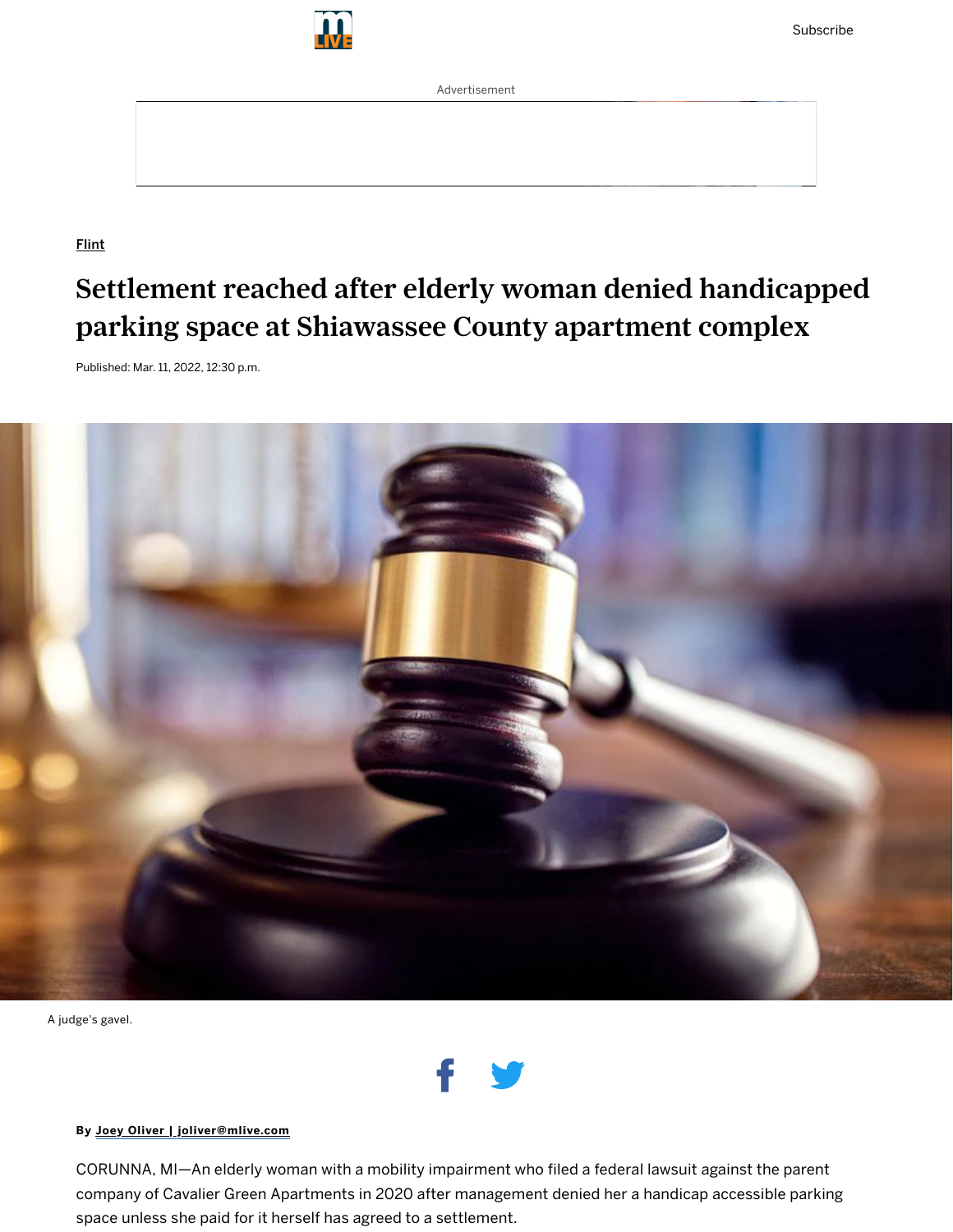The woman, who was 66 at the time the lawsuit was filed and who MLive-The Flint Journal is not identifying, settled her case in U.S. District Court in Detroit, according to a Thursday, March 10, news release sent by the Fair Housing Center of Southeast and Mid-Michigan.

Advertisement

The woman settled the case in mid-2021 for approximately \$18,750, according to her Troy-based attorney, Daniel A. Gwinn. That total includes money that will go toward various costs and attorney fees, as well.

The announcement was made this week by the Fair Housing Center because all terms of the agreement have been fulfilled, officials said.

"We formally added Shiawassee County to our service area in 2021," FHC Director of Investigations Jessica Ortiz Farley said in a statement. "And we hope stories like this will help get the word out to residents of Corunna, Durand, Laingsburg, Owosso, Perry, and the rest of the county that they can turn to the Fair Housing Center of Southeast & Mid Michigan if they suspect they've been discriminated against in the rental, sale, or financing of housing."

In a phone call Thursday with MLive-The Flint Journal, Gwinn noted that despite the settlement, Woda Cooper Companies—which owns and operates more than 350 properties around the Midwest including Cavalier Green denied liability.

An email to Woda Cooper Companies was not immediately returned.

Attempts to reach Penny LaLonde, the property manager at Cavalier Green who is also named in the lawsuit, were unsuccessful.

According to the complaint, the woman has an impairment that makes walking difficult and painful. She asked management at Cavalier Green, 106 S. Shiawassee St., for a reserved handicapped space near the entrance to her apartment.

While the 18-unit building has many elderly residents, Gwinn said in the complaint, there were only four parking spaces that were covered and designated handicapped for the 40 units in Cavalier Green.

The owners of the building, once advised that the woman should be provided a space under the Fair Housing Act, "offered specious objections and attempted to place additional requirements on (her) not required by law," according to the lawsuit.

Management at Cavalier Green refused to provide the woman, who lives off about \$800 in social security a month, with a space unless she paid for the pole and sign needed to mark the space as reserved.

The woman also made claims of harassing type of behavior by management.